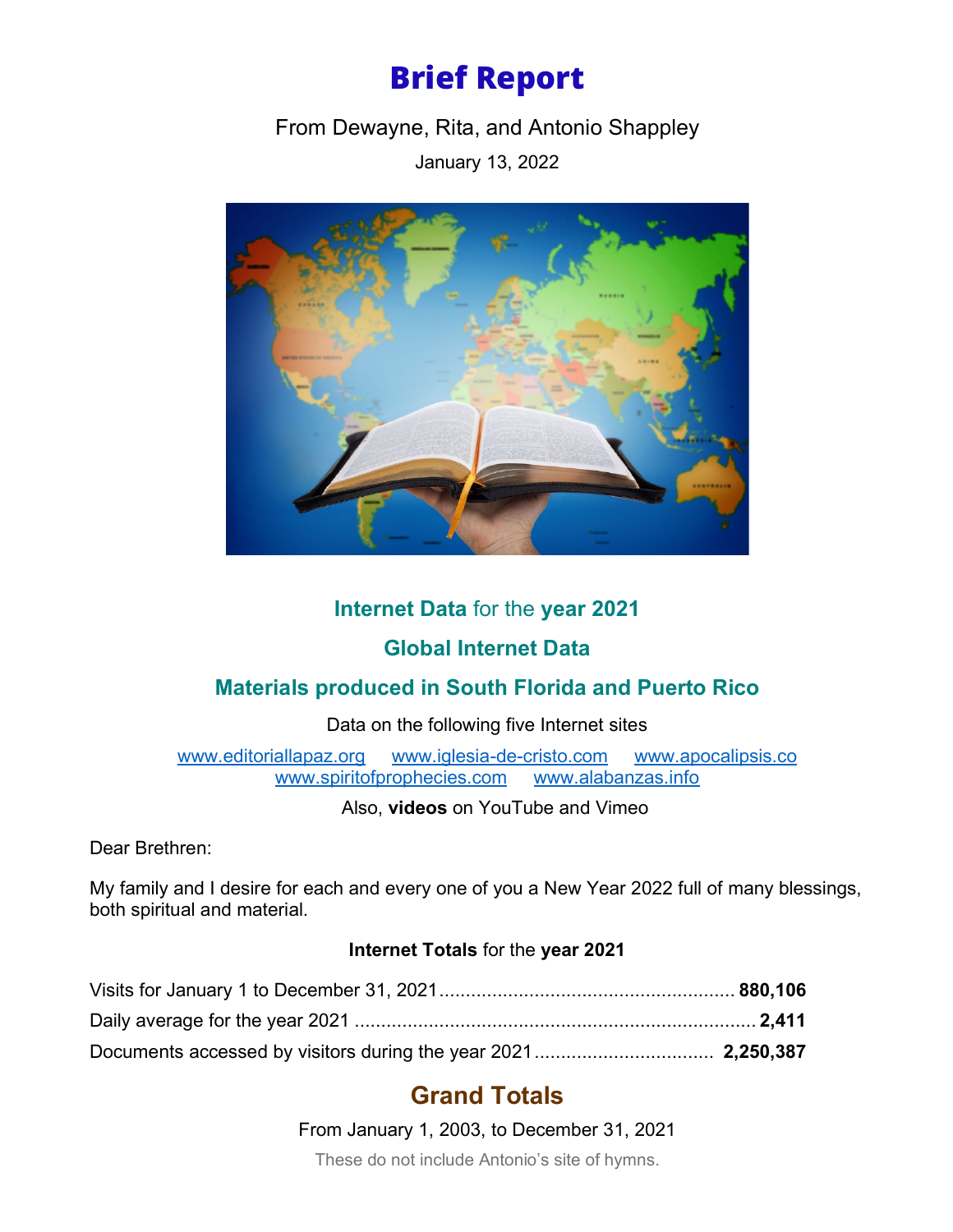## **Data for the year 2021 on Antonio's site of 172 hymns** [www.alabanzas.info](http://www.alabanzas.info/)

### **Materials produced** in **South Florida** from **Dec. 15**, **2016** to **Dec. 31**, **2021**

#### **Grand Totals** of all **materials produced** in **Puerto Rico** and **South Florida**

### **GRAND TOTAL** of **ALL INSTRUMENTS** for **EVANGELISM**  and **EDIFICATION PRODUCED** in **PUERTO RICO**  and **SOUTH FLORIDA**

| Tracts, booklets, books, compact disks, cassettes, |  |
|----------------------------------------------------|--|
|                                                    |  |
|                                                    |  |
|                                                    |  |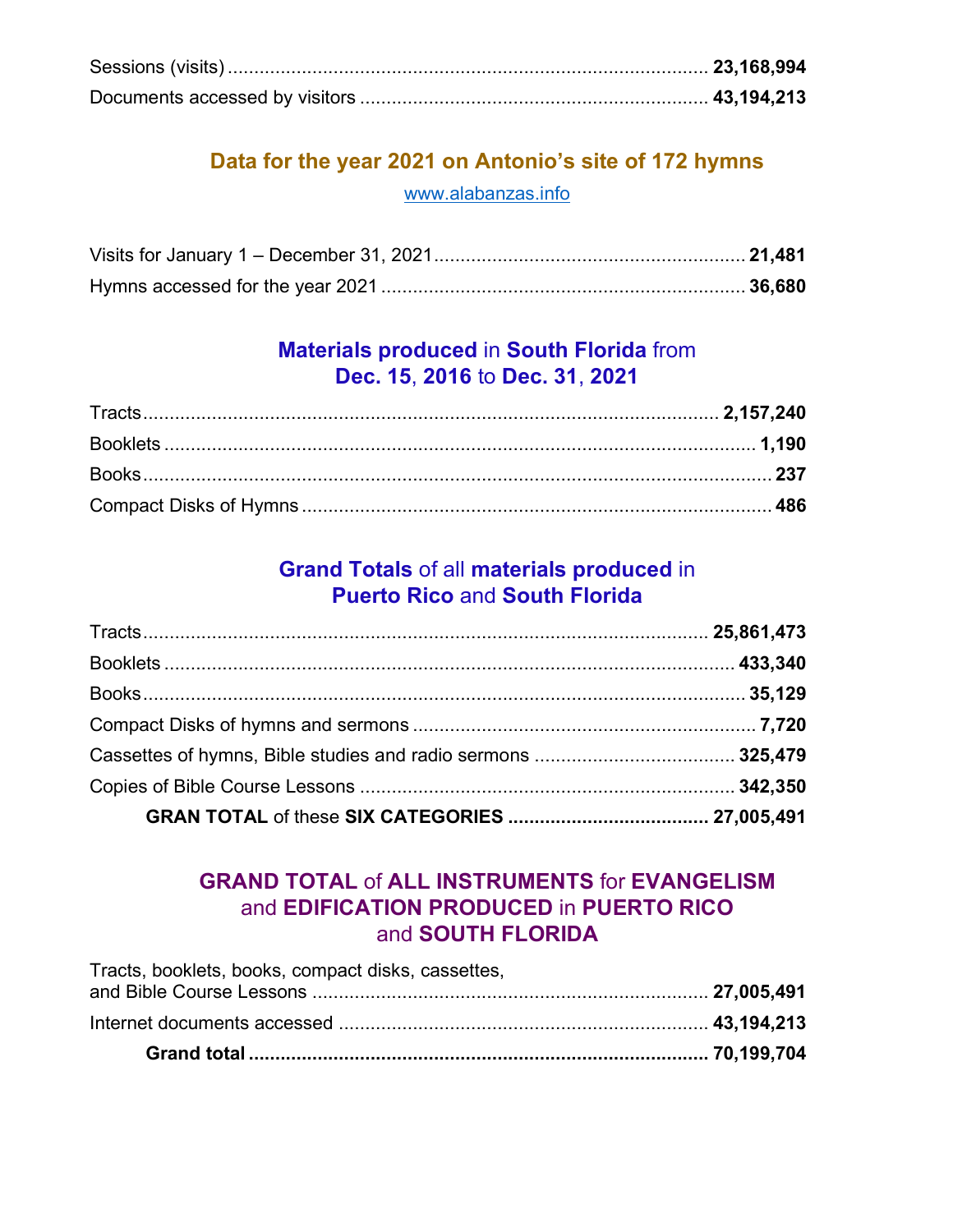## Data for the year **2021** on the **All-ENGLISH SITE "Spirit** of **Truth** and **Prophecies"**

[www.spiritofprophecies.com](http://www.spiritofprophecies.com/)

From May 21, when the site went live, to Dec. 31, 2021

#### **Top ten countries**:

**Purpose of the site**: To contribute to the evangelization of the 1.2 billion people in the world for whom English is either their first or second language.

Excluding the USA, the total population of the other 9 countries in the list of the "Top ten countries" above is 2,224,809,995. That is, about 28% of the 7,920,000,000 world population.

There are now 59 subjects on the site. Some with instructions on how to obey the pure gospel; two on planting and growing congregations governed by the New Testament, with others of this nature to be added, Lord willing. Emphasis being given to evangelism and church growth not dependent on foreign funding, as per apostolic examples according to my understanding.

From August to Dec. 31, 2021, a Google Ad Campaign to promote the site resulted in 5,653,849 impressions by Google, producing 145,796 clicks by recipients of the Ads, at a cost of \$0.01542 per click.

A "user acquired" I interpret in spiritual terms as a soul before whom a door opens to hear the "good news" God and Christ want every soul to hear. Last year, 87,273 users were acquired from May 21 to Dec. 31. They accessed 208,199 documents, for an average of 2.39 per user. Of them, 62,227 spent a total of 484 hours on the site, equal to 20.166 days of 24 hours. The remaining 25,046 spent less than 10 seconds on the site. In 10 seconds, I can open at least one